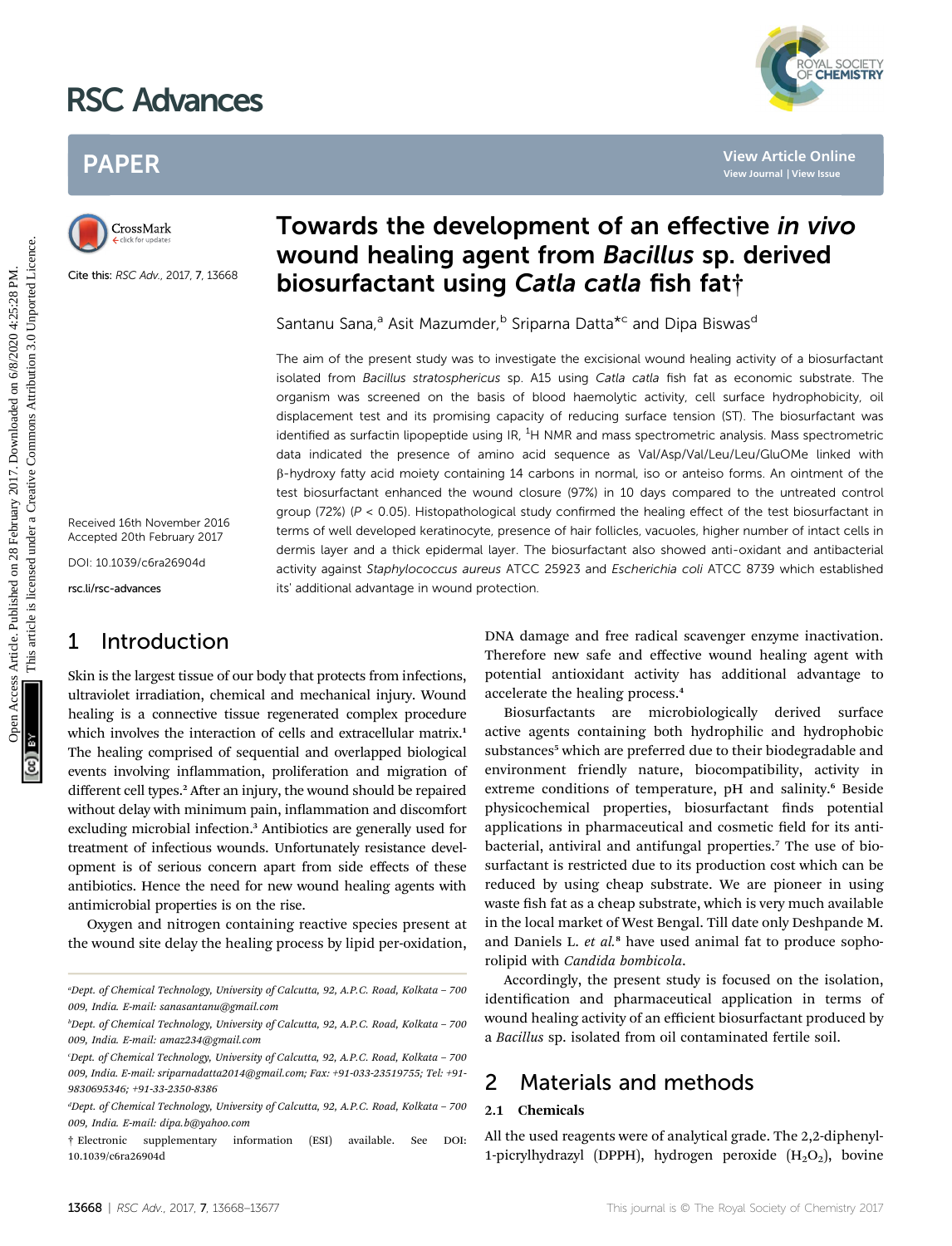serum albumin (BSA), trichloroacetic acid (TCA), ciprofloxacin (Albert David Ltd., India), D-(+)-glucosamine hydrochloride, acetyl acetone and Ehrlich's reagent were purchased from Sigma-Aldrich (India). Sodium hydroxide and hydrochloric acid were purchased from Merck (India). The fat of Catla catla fish, goat blood and waste frying oil were procured from local market. Bushnell-Haas (BH) media, peptone, beef extract and agar were from Hi-Media Laboratories Pvt. Ltd. (India).

#### 2.2 Culture medium components

The medium used for isolation and biosurfactant production was BH media containing KH<sub>2</sub>PO<sub>4</sub> 1 g l<sup>-1</sup>, K<sub>2</sub>HPO<sub>4</sub> 1 g l<sup>-1</sup>, NH<sub>4</sub>NO<sub>3</sub> 1 g l<sup>-1</sup>, MgSO<sub>4</sub> 0.2 g l<sup>-1</sup>, CaCl<sub>2</sub> 0.2 g l<sup>-1</sup>, FeCl<sub>3</sub> 0.05 g l<sup>-1</sup> and autoclaved at 121 °C for 15 min. Enrichment medium was prepared by adding 20 g  $I^{-1}$  Catla catla fish fat (FF) as sole carbon source in sterile BH medium. The bacterial culture was maintained in nutrient agar (NA) media and sub-cultured after every two weeks. The blood agar media containing 5% (v/v) goat blood was prepared, following the method described by Qingmei L. et al.<sup>9</sup>

#### 2.3 Isolation, identification and screening of the biosurfactant producing bacteria

Oil contaminated fertile soil samples were collected at late monsoon from Nadia district, West Bengal, India. The soil samples were inoculated in a 250 ml Erlenmeyer flask containing 100 ml enriched media and incubated at 35  $\degree$ C in an orbital shaker incubator (ORBITEK-LJE, Scigenics Biotech Pvt. Ltd., Chennai, India) at 125 rpm for 7 days. Single colony was isolated using serial dilution (up to  $10^{-6}$  times) in sterile 0.85% saline solution, and finally streaked in NA plates. After confirming the purity of the isolated strain through Gram staining and examining its morphological, cultural, biochemical and physiological characteristics it was finally confirmed by 16S rRNA gene sequence analysis (IMTECH, Chandigarh, India) and the sequence was submitted to NCBI/GenBank.

Haemolytic assay<sup>10</sup> and oil displacement test<sup>11</sup> were used to select the efficient biosurfactant producer. Bath assay<sup>12</sup> was performed to estimate bacterial cell surface hydrophobicity using the following equation.

Cell surface hydrophobicity =  $100 \times [1 - (OD)$  of the aqueous phase/OD of the cell suspension)]

 $OD =$  optical density at 600 nm.

#### 2.4 Surface tension and rheological property

The ST of the cell free supernatant was measured by the Du Nouy method using an electronic tensiometer (Data physics DCAT 11, Germany) at 25  $^{\circ}$ C taking ST of distilled water as control. Percentage reduction of ST was estimated using the following equation.<sup>13</sup>

Percentage ST reduction =  $\{(\gamma_m - \gamma_c)/\gamma_m\} \times 100$ 

Where  $\gamma_m$  and  $\gamma_c$  were the ST of initial medium and ST of cell free supernatant respectively.

#### 2.5 Isolation and purification of biosurfactant

A bacterial suspension  $(5 \times 10^5 \text{ cfu m}^{-1})$  in 100 ml sterilized BH media containing 2 g FF was placed in shaker. Samples were removed after every 24 h interval and the ST was measured after centrifugation (7000 rpm for 15 min) to determine the minimum time required for maximum ST lowering. The cell free supernatant was acidified by HCl up to pH 2.00 and kept overnight at  $4 °C$  which was further centrifuged at 10 000 rpm for 15 min at 4  $\degree$ C and the precipitate was dissolved in methanol. Finally, methanol was evaporated in rotary evaporator (Eyela, Rikakikai Co. Ltd., Tokyo, Japan) at 40 °C under reduced pressure. Paper<br>
Second Bank (1854), tricla. Torey the published on 28 February 2017. The contract area creative to the February 2017. The contract article is limited to the set of the set of the set of the set of the set of the se

#### 2.6 Estimation of critical micelle concentration (CMC)

CMC of the crude biosurfactant was examined by preparing a series of solution of biosurfactant from 1 mg  $l^{-1}$  to 200 mg  $l^{-1}$ in deionized water and the ST was estimated.

### 2.7 Chemical characterization of the biosurfactant by FT-IR, <sup>1</sup>H NMR and mass spectrometric analysis

The IR spectra of the biosurfactant were recorded on FTIRspectrophotometer (Jasco, FT/IR-6300, USA) in 4000-400  $cm^{-1}$ region at a resolution of 2  $cm^{-1}$  using a KBr pellet. The pellet was prepared by grinding biosurfactant and dry KBr in 1 : 9 ratio followed by pressing under 7500 kg weight for 30 s to attain a translucent pellet.

Proton nuclear magnetic resonance  $(^1H$  NMR) of the purified biosurfactant was recorded on Bruker Avance 400 MHz spectrometer using tetramethyl silane (TMS) as internal standard and deuterated water as solvent.

Mass spectrometric analysis of purified biosurfactant was performed on JEOL MS station (JMS-700) after dissolving in deionized water.

#### 2.8 Stability study in different conditions

Stability of the biosurfactant was performed under wide range of temperature, pH and salinity at its CMC. Thermal stability was checked by keeping it at 100 $\degree$ C for different time periods  $(0, 5, 10, 20, 40, 60, 60, 60)$  and autoclaving at 121 °C for 15 min. Stability at pH values (2 to 13) of the biosurfactant was examined. Effect of salinity on the stability of surfactant property was examined by treating it with different concentrations of NaCl  $(0-6\%$  w/v) and the ST was examined after keeping it for 5 days at room temperature.<sup>14</sup>

#### 2.9 Evaluation of in vitro antioxidant activity

2.9.1 DPPH-radical scavenging assay. The DPPH free radical scavenging potential of the test biosurfactant, BS15 at different concentrations  $(1-5 \text{ mg ml}^{-1})$  was estimated as described by Bersuder P. et al.<sup>15</sup> The radical-scavenging activity was expressed as the inhibition percentage of DPPH radical taking ascorbic acid as the standard following the equation.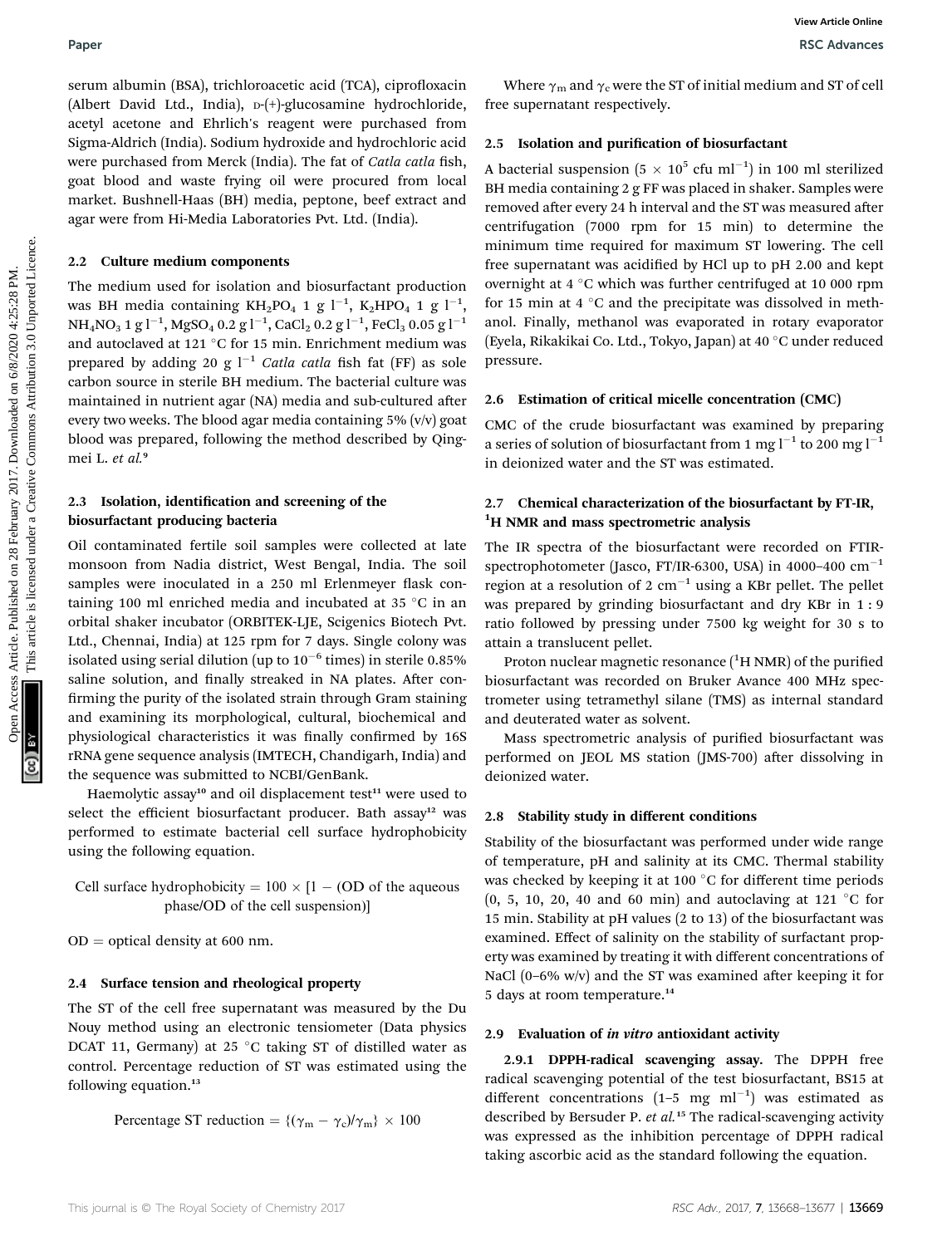Inhibition of DPPH radical  $(\% )$ 

$$
= \frac{\text{Abs control} - \text{Abs sample}}{\text{Abs control}} \times 100
$$

Where, Abs control was the absorbance of the control reaction and Abs sample was the absorbance of the test biosurfactant. Ascorbic acid was used as the standard. The concentration of sample at which DPPH radicals were scavenged by 50% was taken as the  $IC_{50}$ .

2.9.2 Hydrogen peroxide scavenging activity. The hydrogen peroxide scavenging activity of different concentration of biosurfactant, BS15 was determined according to the method of Ruch R. J. et al.<sup>16</sup> taking ascorbic acid as the standard with the help of the following equation.

% scavenged  $H_2O_2 = [(1 - absorbance of control]/$ absorbance of sample)  $\times$  100]

#### 2.10 Determination of antimicrobial activity

The antimicrobial activity of the produced biosurfactant was found against a common Gram positive bacterium, Staphylococcus aureus ATCC 25923 and a Gram negative bacterium, Escherichia coli ATCC 8739 collected from Institute of microbial technology, Chandigarh, India. The antimicrobial activity and minimum inhibitory concentration (MIC) were determined by broth dilution technique as per the guideline of European Committee for Antimicrobial Susceptibility Testing (EUCAST) of the European Society of Clinical Microbiology and Infectious Disease (ESCMID).<sup>17</sup> A broth without drug was regarded as negative control and ciprofloxacin as positive control.

#### 2.11 Wound healing activity

Keeping in view the antioxidant and antimicrobial activity of the biosurfactant BS15, an endeavour was taken to investigate its potential for excisional wound healing after preparing water based ointment with it.

2.11.1 Preparation of ointment. To prepare a hydrophilic ointment, 25 g stearyl alcohol and 25 g white petrolatum were melted, which was slowly added to a heated aqueous solution containing 475 mg lyophilized BS15, 1 g sodium lauryl sulphate and 12 g propylene glycol dissolved in 37 ml distilled water. Concentration of BS15 in final formulation was maintained as 5 mg ml<sup> $-1$ </sup>.<sup>18</sup> Similar method was followed without adding biosurfactant to form an ointment base for treating control group.

2.11.2 Skin irritation test. The animals used for this study were six adult male rabbit (supplied by local supplier of registration no. 1443/PO/b/11/CPCSEA) of weighing 1.2 to 2.5 kg. The animals were acclimatized under laboratory condition at 25  $\pm$ 1 °C and 55  $\pm$  5% relative humidity with 12 : 12 h light and dark circle. Standard laboratory diet and water were provided ad libitum. The experimental protocol followed in this study was described by Pople P. V. et al.<sup>19</sup> The dorsal part of each rabbit was shaved prior to the experiment and divided in four marked areas for topical application. The marked areas were treated

with test biosurfactant ointment, ointment base as control, 10% w/v formalin solution as positive control and framycetin sulphate ointment (Sanofi India Ltd., Mfg. Lic. no. 439/L, Batch no. E6363, Mfg. date-10/2016; Exp. date-03/2019) as standard drug. A careful observation was followed up to 24 h to notice any erythema and edema as indication of irritation.

2.11.3 Excision wound healing model. Young male wister rats of 150 g to 200 g body weight were used for the experiment which was supplied by a local supplier (Registration no. 1443/ PO/b/11/CPCSEA). The animals were acclimatized at 26 °C  $\pm$  $2 °C$  in 12 h light/dark cycle and 60-70% relative humidity condition for 7 days before the experiment. The animals were allowed free access to standard food pellets and water *ad libi*tum. The animal experiment was executed following OECD Guidelines and Gaitonde Committee Guidelines which was approved by Institutional Animal Ethics Committee (Registration no. 1180/ac/08/CPCSEA). BSC Advances<br>
Facinities of Control - Also control - Also control - Also control - Also control - Also control - Also control - Also control - Also control - Also control - Also control - Also control - Also control - Als

2.11.4 Study design. Twenty-four hours before the experiment, the dorsal skin of rats ( $n = 6$ ) was shaved. Before the experiment, each rat was anaesthetized with i.p. injection of thiopentone sodium at a dose of 35 mg  $\text{kg}^{-1}$ . Punch wounds of 8 mm diameter were inflicted on the back side of each anaesthetized rat with the help of a sterile circular blade,<sup>20</sup> Acu-Punch (Acuderm Inc., FL, USA). The prepared ointment was administered topically at a dose of 2.5 mg  $kg^{-1}$  twice a day till the complete healing.

Group I: untreated (negative control) group (NC).

Group II: ointment base treated control group (OB).

Group III: BS15 (5 mg ml<sup>-1</sup> dose) treated group (BS).

Group IV: framycetin sulphate ointment treated group (FS). The medications were administered topically to cover the wound completely. Treatment was continued for 10 days at a fixed time, each day.

2.11.5 Measurement of wound closure and wound index. The zone of wound closure of individual animal was estimated in  $mm<sup>2</sup>$  by tracing the wound using a transparent graph paper and a marker on day 0, 5, 7 and 10 respectively.<sup>21,22</sup> The reduction of wound area was expressed as percentage wound contraction using the following formula.

% wound contraction =  
original wound area on day 0 – wound area on day 10  
original wound area on day 0  

$$
\times 100
$$

Wound index was calculated following an arbitrary scoring system<sup>20</sup> as mentioned in Table 1.

2.11.6 Determination of tensile strength. The tensile strength<sup>23</sup> of healed wound signified collagenesis at the wound site. The force required to open the regenerated tissue indicated extent of healing. Tensile strength was estimated by tensiometer (M/S Excel Enterprises, Kolkata, India) after 10 days treatment.

2.11.7 Estimation of biochemical parameters. An Acupunch needle of 8 mm diameter was used to cut the regenerated tissue for estimation of total protein, DNA and hexosamine. The collected tissue was homogenised in 10% TCA,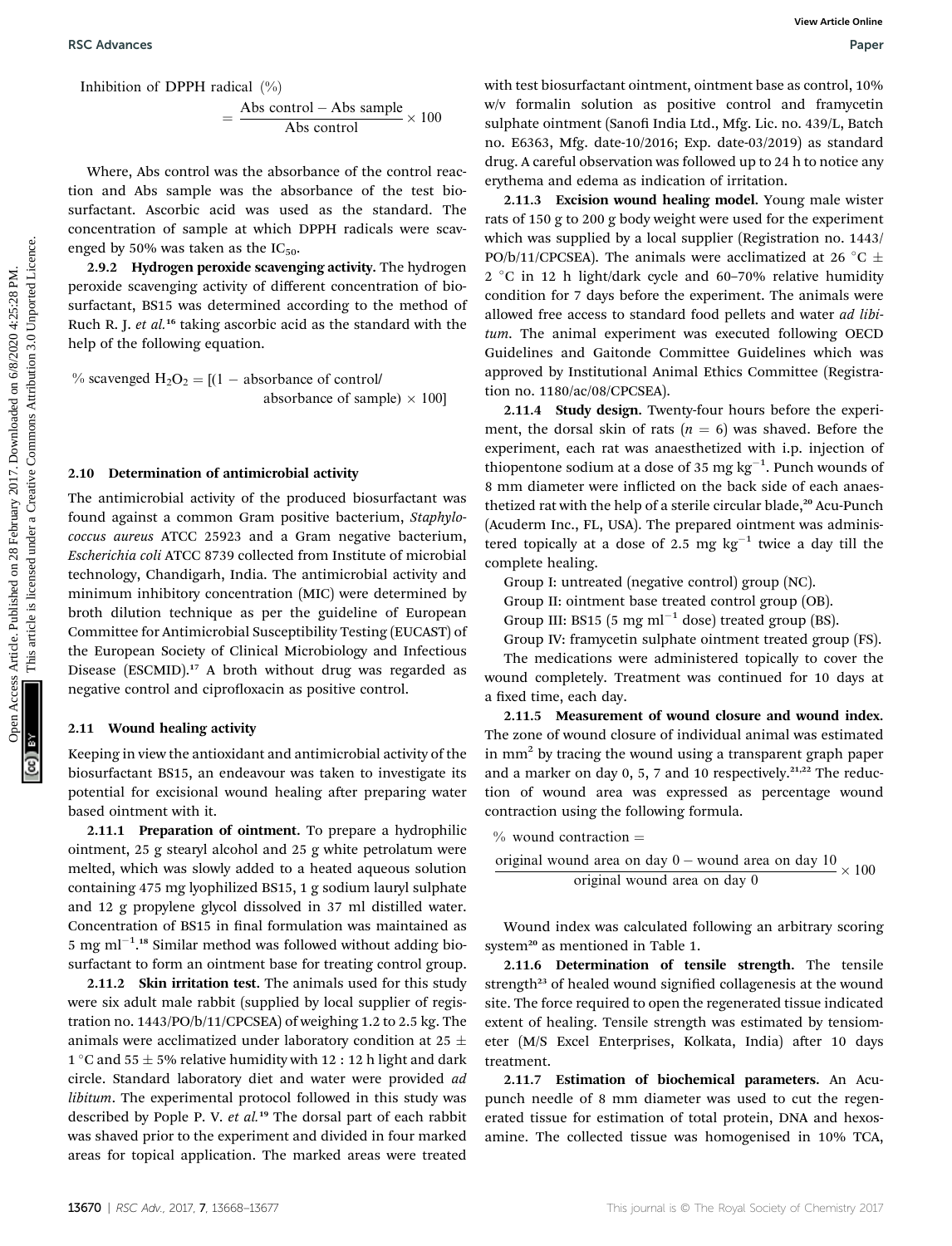Table 1 Arbitrary scoring system for the measurement of wound index

| Gross change                                                | Wound index |
|-------------------------------------------------------------|-------------|
| Complete healing of wound                                   | $\theta$    |
| Incomplete but healthy healing of wound                     |             |
| Delayed but healing                                         | 2           |
| No instigation of healing but the environment<br>is healthy | 3           |
| Pus formation: proof of necrosis                            | 4           |
| Total                                                       | 10          |

centrifuged and treated with 0.1 (M) NaOH solution. Protein content was estimated by Lowry method $24$  from the upper supernatant part and DNA content was measured from the yield precipitate by Burton's method.<sup>25</sup>

Hexosamine content was measured from approximately 40 mg of dried granulated tissue samples. The tissue was hydrolyzed and hexosamine was estimated following the method described by Dische Z. et al.<sup>26</sup> using a standard curve of D-(+)-glucosamine hydrochloride.

2.11.8 Determination of TNF- $\alpha$  by ELISA assay. Immunological determination of TNF- $\alpha$  in blood was performed by collecting blood samples from the heart of anaesthetized rats for all the four groups at specified time intervals *i.e.* 3, 5, 7, and  $10^{th}$  days after creating wound. Collected blood samples from heart were centrifuged at 4000 rpm for 10 min to separate the serum. The experiment was executed by sandwich ELISA following the rat TNF-a kit (BioLegend, USA) manufacturer guideline.

2.11.9 Histological examination. The regenerated tissue samples from each group was collected on day 10 and preserved immediately in 10% formalin solution to perform histopathological study after haematoxylin and eosin staining. The extent of healing in terms of re-epithelialisation, maturation, formation of epidermal squamous cells, granular cell layer, matrix organization and scar formation in dermis was observed from the photograph of the section taken under optical microscope (Motic, B1 series, Hong Kong). The results of BS group were compared with NC and FS groups.

#### 2.12 Statistical analysis

Statistical data analysis was performed and shown as mean  $\pm$ standard error of mean (SEM). The statistical significance was considered using one-way analysis of variance (ANOVA) using GraphPad Prism version 5.01. (California, USA) and were considered significant when  $P$  was less than 0.05. All the experiment was performed thrice.

### 3 Results and discussion

#### 3.1 Isolation and identification of the organism

After screening from a large number of isolates an effective biosurfactant producer (A15) was selected on the basis of ST lowering capability. The cell free supernatant showed highest reduction of ST from 71.02 mN m<sup>-1</sup> to 32.2 mN m<sup>-1</sup> i.e. 54.64% as compared to other isolates.

As per the biochemical results the selected strain was an aerobic, rod shaped, endospore forming Gram positive bacteria and the colonies were of irregular shaped. It expressed positive response for catalase activity and negative for oxidase activity. Though the strain could not produce amylase but it produced protease as examined by hydrolysis of skim milk. All these properties indicated the test strain as a member of Bacillus genus. In addition to the biochemical tests 16S rRNA gene sequence (1441 bp) analysis shown 97.8% homology with Bacillus stratosphericus 41KF2a(T). The phylogenetic tree constructed with 16S rRNA gene sequence as presented in Fig. S1.† The NCBI GeneBank accession number of the test bacteria was KU644139 and it should be classified as a strain of Bacillus sp. A15. Bacillus stratosphericus has been reported to produce extracellular alkaline protease.<sup>27</sup> But our study focused on biosurfactant production of Bacillus stratosphericus using Catla catla FF. Paper<br>
Teste 1 Activary scoring system for the measurement of wound reduction of Fitum 1-10.312 mN m<sup>-1</sup> to 54.649%<br>
Cores changes<br>
Cores Articles<br>
Cores Articles<br>
Cores Articles<br>
Cores Articles<br>
Cores Articles Articles<br>

#### 3.2 Screening of biosurfactant producer

3.2.1 Blood haemolysis, cell surface hydrophobicity and oil displacement test. The isolated bacterial strain exhibited haemolytic activity by showing clear zone (Fig. S2†) around the colony on blood agar plate. The Bacillus strain showed positive response for BATH assay. The cell surface hydrophobicity towards hexadecane was calculated as  $67.21 \pm 2.87\%$ . Significant result of positive drop collapse test by the organism was found to be 2.87  $\pm$  0.24 cm diameter compared to control  $(1.42 \pm 0.29 \text{ cm})$ . Haemolytic activity, cell surface hydrophobicity and oil displacement test are widely used as screening methods for biosurfactant producer.<sup>28-30</sup>

3.2.2 Surface activity and rheological measurements. The produced BS reduced the ST of distilled water from  $71 \pm 0.5$  mN  $m^{-1}$  to 33.2 mN  $m^{-1}$  *i.e.* 53.24% of its initial.

#### 3.3 Kinetics of biosurfactant production

After 48 h of growth, the lowering of ST started which continued till 120 h (lowest value of 32.2 mN  $m^{-1}$ ) along with a similar profile of increase in biomass. Thus it indicated that the biosurfactant production from Catla catla FF occurred in the exponential growth phase of the Bacillus sp. and it followed growth associated kinetics $31$  (Fig. 1).

#### 3.4 Critical micelle concentration

The curve for showing CMC of the biosurfactant (Fig. S3†) derived from A15 strain expressed a CMC value of 46.8 mg  $l^{-1}$  at  $25^{\circ}$ C.

Efficient surfactants show very low CMC value. The CMC value of BS15 was significantly lower than similar lipopeptide type biosurfactants as reported by others.<sup>32,33</sup> The fatty acid part of lipopeptide plays an important role in controlling its surface active properties and the number of carbon atom in fatty acid chain is inversely related to the CMC.<sup>34,35</sup>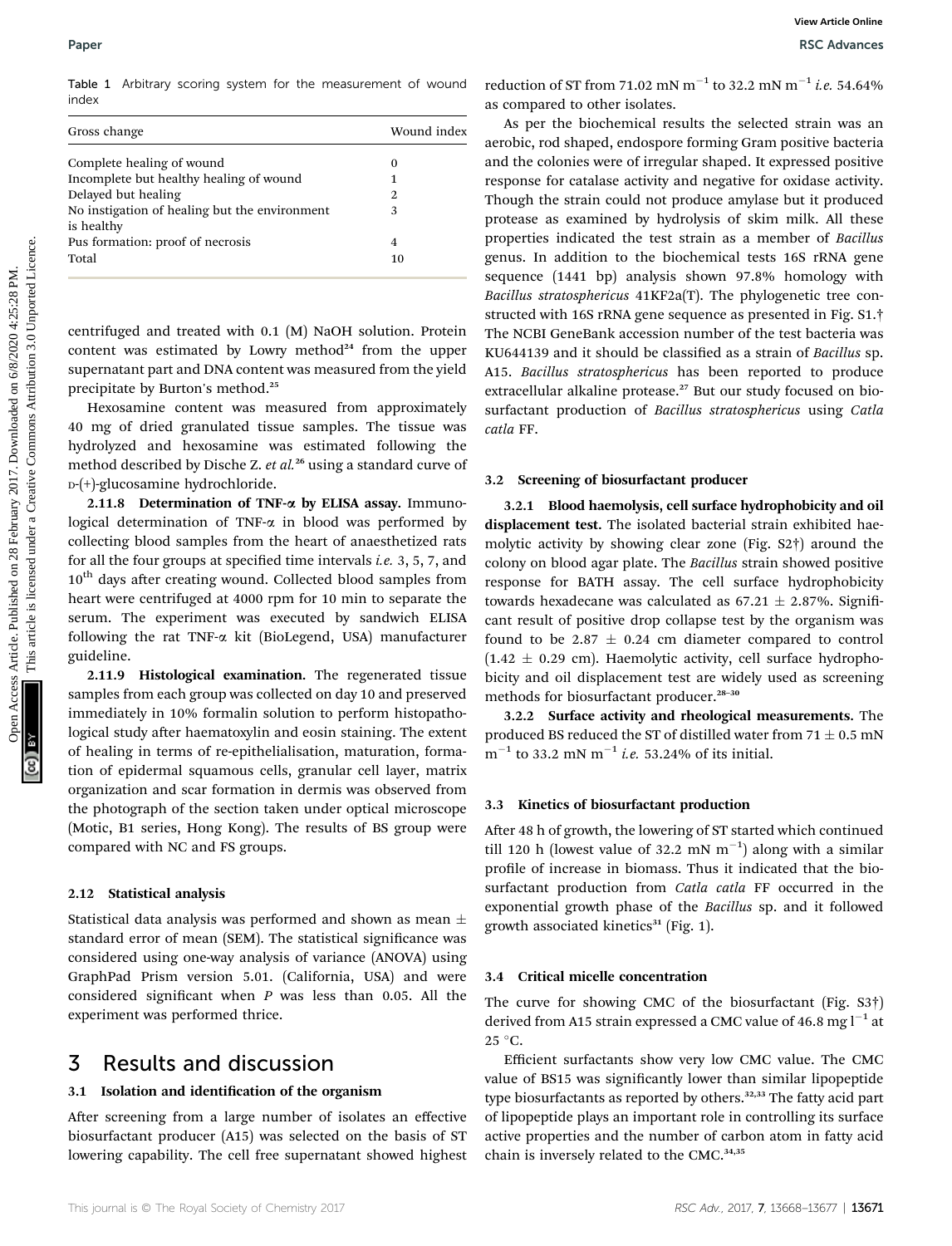

Fig. 1 Increase in biomass and ST reduction profiles of Bacillus sp. mean  $\pm$  SEM of three individual experiments.

#### 3.5 Characterization of BS15

3.5.1 FT-IR spectrum of purified BS15. The FT-IR spectra played an important role to identify the presence of functional groups present in BS15. The FTIR spectrum (Fig. 2) illustrated characteristic peptide linkage by showing band at 3291  $cm^{-1}$ (NH stretching mode) and  $1657 \text{ cm}^{-1}$  (stretching mode of CO–N bond).<sup>36</sup> The band at 1542  $cm^{-1}$  also indicated the presence of peptide by showing deformation mode of N–H bond combined with C-N stretching mode.<sup>37</sup> The bands from 2957  $cm^{-1}$  to 2855  $cm^{-1}$  and 1451  $cm^{-1}$  to 1383  $cm^{-1}$  implied the presence of aliphatic chains (C-H stretching mode).<sup>38</sup> The IR band at 1723  $cm^{-1}$  indicated the presence of ester carbonyl group.<sup>39</sup> All these FT-IR profiles indicated that the isolated biosurfactant contained aliphatic chain in combination with peptide linkage. These results indicated a similarity in structure of the isolated biosurfactant, BS15 with the IR spectra of previously reported lipopeptide-surfactin.<sup>36</sup> Lipopeptide is one of the important types of biosurfactant produced by Bacillus sp.<sup>40</sup>

3.5.2  $\mathrm{^{1}H}$  NMR analysis. The results of proton NMR spectroscopy of BS15 (Fig. 3) at 400 MHz indicated the presence of amide (–CO–NH) functional group by showing signal at  $\delta$  5.36 ppm. The isolated biosurfactant contained a long aliphatic chain (CH<sub>2</sub> at  $\delta$  1.47–1.18 ppm) with  $\alpha$  carbon ( $\delta$  3.52– 5.30 ppm) and side chain protons (0.75–2.73 ppm). The NMR



Fig. 2 FTIR absorption spectra of BS15 produced by Bacillus stratosphericus A15 from Catla catla fish fat.

spectrum at 5.22 ppm signified the presence of ester carbonyl group may be due to existence of lactone ring in the structure of BS15.<sup>41</sup> The chemical shift  $\delta$  at 5.12 ppm suggested the attachment of an amino acid residue to the C-3 of hydroxyl fatty acid (3HFA) by ester bond. The spectrum at  $\delta$  3.66 ppm suggested the presence of  $-OCH_3$  in the isolated molecule which was supported by previous reports showing methoxy group in amino acid part of Glu or Asp. The existence of methyl ester formation in the molecular structure of BS15 can increase the hydrophobicity and thereby improve the ST lowering capacity, antifungal activity and haemolytic property.<sup>42</sup> All the resonance showed similarity of BS15 with Bacillus sp. derived surfactin type biosurfactant.

3.5.3 Mass spectrometry. The mass spectrometric analysis (Fig. 4) of BS15 (m/z 794) was compared with previous reports. The mass spectra of the dissociated ions showed peaks at  $m/z$ 794, 695, 589, 486, 373 and 233 that signied the sequential losses of amino acid residues Val/Asp/Val/Leu/Leu/GluOMe present in BS15 produced by Bacillus stratosphericus A15 which is nearly similar to previous report of surfactin.<sup>37</sup> The fragmentation residue from  $m/z$  373 to  $m/z$  233 showed the loss of 140 Da due to presence of methylated glutamic acid (Glu-OMe) which confirmed the existence of methyl esterified amino acid residue. The BS15 displayed  $[M + H]^{+}$  ion of  $m/z$  233, which corresponded to the amino acid moiety linked to aliphatic carbon chain containing 14 carbons in normal, iso or anteiso configuration. This ionic profile indicated that the isolated molecule contained cyclic 6 membered peptide linked to  $\beta$  hydroxy fatty acid chain having 14 carbons. The calculated molar ratio of present amino acids i.e. Glu : Asp : Val : Leu was 1 : 1 : 2 : 2 respectively. Still the result of dissociation was not able to differentiate Ile from Leu as these are isomeric in nature. Nearly similar type of C12 lipopeptide containing Asp, Glu, Val and Leu in molar ratio of  $1:1:1:4$  was produced by *Bacillus* subtilis HSO according to the report of Liu X. Y. et al.<sup>43</sup> Apart from few differences, the isolated lipopeptide type biosurfactant produced by Bacillus stratosphericus A15 showed many similarities with previously reported structure of surfactin.<sup>37</sup> **Exchanges**<br>  $\frac{2}{3}$  **a** elements on the Resume of the Higherine Commons Article. Published on 28 February 2017. The stationary article is licensed under a stationary and the stationary 2017. The stationary 2017. The st

#### 3.6 Stability study

The application of biosurfactant depends on its stability (Fig. 5) at extreme conditions of thermal treatment, pH and salinity. The Bacillus sp. derived biosurfactant showed to be thermostable by exhibiting stability up to 100 $\degree$ C for 60 min and also autoclaving without changing the surface active property. It also showed stability over a pH range of 4 to 12 with maximum stability at alkaline pH 8 which might signify a better stability of fatty acid surfactant micelles in the presence of alkali. The solution turned turbid at acidic pH due to partial precipitation. The biosurfactant derived from the Bacillus sp. was also found to be stable within a wide range of NaCl concentration. Hence BS15 can be safely applied in food, pharmaceutical, cosmetic, petroleum and ore handling industries.

#### 3.7 Antioxidant activity of the biosurfactant

3.7.1 DPPH radical scavenging activity. The free radical scavenging activity of BS15 in varying concentrations was tested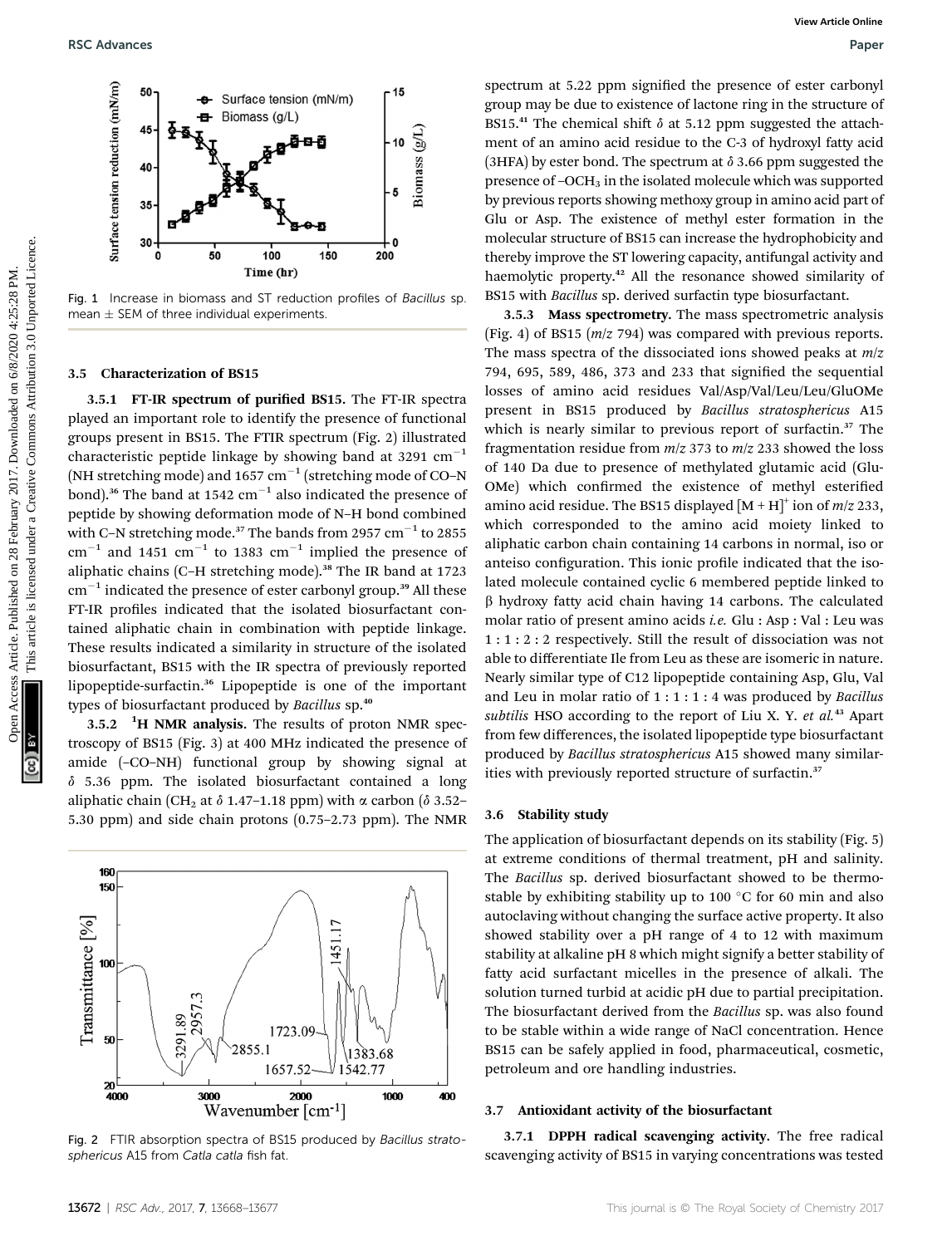

Fig. 3  $<sup>1</sup>H$  NMR spectra of BS15.</sup>



Fig. 4 Mass spectrum of isolated BS15 from Bacillus stratosphericus A15.

with DPPH, comparing ascorbic acid as standard. BS15 (Fig. 6) expressed a concentration dependant scavenging activity by showing potential effect (15%) at 35  $\mu$ g ml<sup>-1</sup>, which was comparable to that of ascorbic acid (21%) at the same concentration. The produced BS15 expressed a satisfactory  $IC_{50}$  value of 82.4  $\mu$ g ml<sup>-1</sup>. Reports are available on similar scavenging activity of lipopeptide produced by other strains of Bacillus subtilis. 44,45

3.7.2 Hydrogen peroxide radical scavenging assay. Hydrogen peroxide radical scavenging activity is considered to be a good model for estimating the prevention of oxidative stress by hydroxyl radical. The BS15 molecule might stabilize the radical by providing electrons in a concentration dependant manner producing water as shown in Fig. 7. At 150  $\mu$ g ml<sup>-1</sup> and 200  $\mu$ g ml<sup>-1</sup>, the scavenging effect of BS15 expressed similar efficacy (12% and 13%) to ascorbic acid (14% and 16%) with IC<sub>50</sub> of 845.37 µg ml<sup>-1</sup> in case of BS15 and 638.8 µg ml<sup>-1</sup> for ascorbic acid respectively.

BS15 could donate hydrogen to free radicals, particularly to the lipid peroxides or hydrogen peroxide radicals, the major propagators of the chain autoxidation of lipids, to form non-radical species, resulting in the inhibition of lipid peroxidation.<sup>46</sup> Thus BS15 might act as a potential wound healing agent by preventing oxidative damage at the wound site.



Fig. 5 Effect of (a) temperature, (b) pH and (c) salinity on the stability of biosurfactant.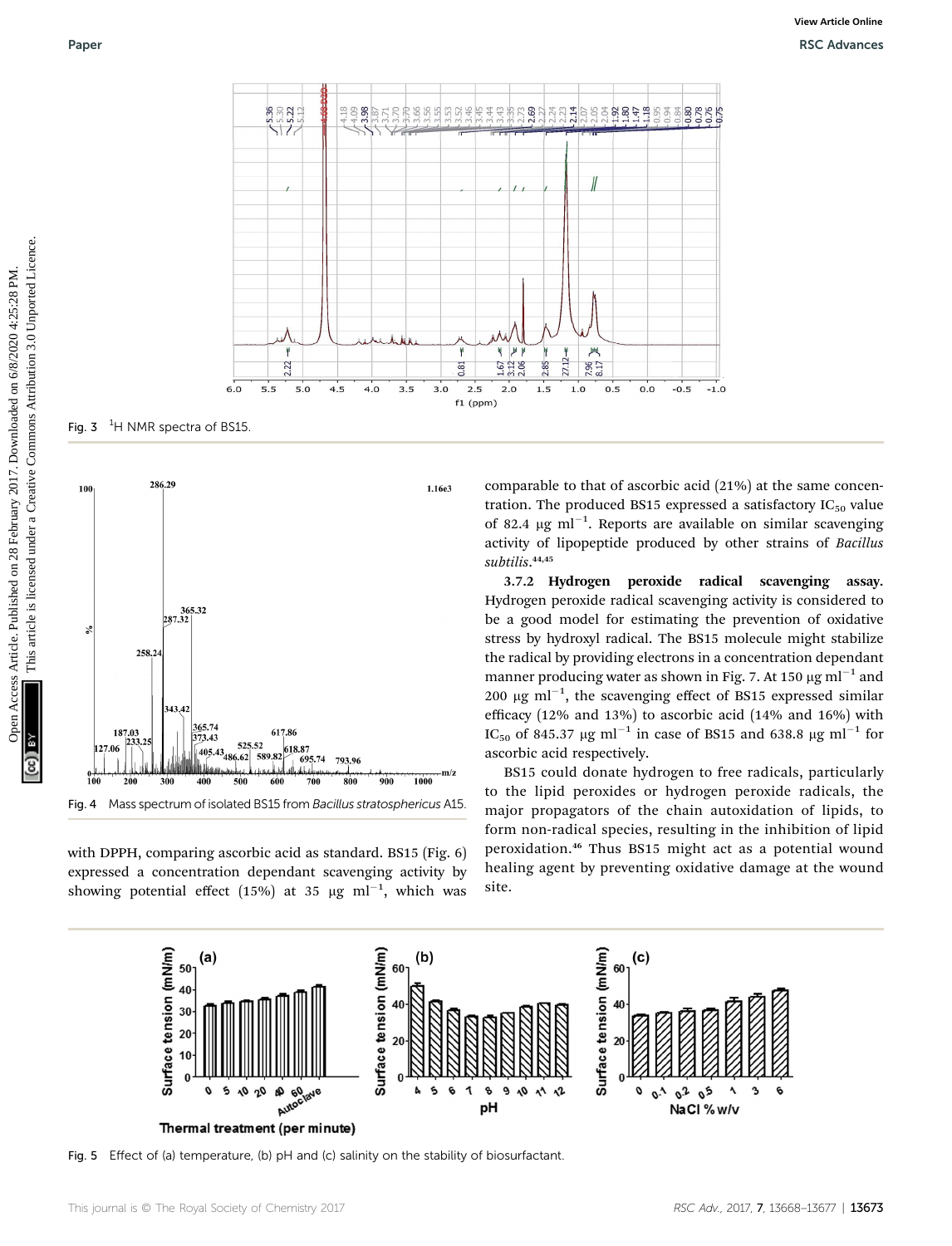

Fig. 6 DPPH radical scavenging activity of BS15 at different concentrations.



Fig. 7  $H_2O_2$  scavenging activity of BS at different concentrations.

#### 3.8 Antimicrobial activity

Lipopeptide biosurfactants like surfactin, iturin, lichenysin can act as effective antibacterial agent against a wide range of Gram positive and Gram negative bacteria in comparison to other classes of biosurfactants.<sup>47</sup> The isolated biosurfactant showed MIC value of 600  $\mu$ g ml<sup>-1</sup> and 100  $\mu$ g ml<sup>-1</sup> against *Staphylo*coccus aureus ATCC 25923 and Escherichia coli ATCC 8739 respectively. This antimicrobial activity of the isolated biosurfactant may help in faster healing by preventing bacterial infection at the wound site.

#### 3.9 Skin irritation

The BS15 ointment was free from skin irritation by showing no sign of erythema and edema following 24 h dermal exposure when applied to rabbit skin.

#### 3.10 Wound healing activity of BS15

3.10.1 Wound closure and evaluation of epithelialisation. Main target of any wound healing study was to close the wound as early as possible. Wound healing of BS15 was visually expressed by wound closure, percentage wound contraction, wound index and tensile strength of regenerated tissue.

The visual observation (Fig. 8) revealed the progress of healing of NC, OB, BS and FS groups respectively. The rate of healing was significantly higher  $(P < 0.05)$  in BS and FS groups in comparison to other two groups in terms of wound closure. No significant changes were observed on first 2 days of treatment for all the groups.

From day 3 the wound turned dark red in colour which indicated the beginning of healing. The number of new blood vessels and the depth of dermal tissues at the wound site were significantly increased in BS and FS groups from the  $5<sup>th</sup>$  day of treatment. Also swelling, redness and microbial attack was absent in these groups. Finally, complete wound closure and granulation tissue formation were achieved on  $10<sup>th</sup>$  day of treatment. Conversely the NC and OB groups were followed by pus formation, microbial attack and the wound remained open till the end of treatment. This finding was supported by literature<sup>48</sup> as natural contraction of wound occurred in 21 days.

The wound closure was monitored and expressed as in Fig. 8 where the BS group exhibited best wound closure  $(1.17\text{ mm}^2)$  in comparison to NC group (14.17 mm<sup>2</sup>), OB group (10.67 mm<sup>2</sup>) and FS group  $(1.83 \text{ mm}^2)$  after 10 days treatment.

The percentage wound closure of BS15 group after 10 days treatment established a promising result of 97.70%, which was even better than FS group (96.43%) ( $P < 0.05$ ). Whereas at the end of treatment, percentage wound contraction of OB (79.02%) group was near to NC (72.40%) group but much lower than the BS and FS group. So, significant healing effects in terms of faster wound contraction were observed in BS and FS treated groups in comparison to other groups.

The mean wound indices of each group on  $3<sup>rd</sup>$ ,  $5<sup>th</sup>$ ,  $7<sup>th</sup>$  and 10<sup>th</sup> days of treatment were estimated. Mean wound index of BS and FS group on  $10^{th}$  day showed a value of 1.17 and 1.00 respectively ( $P < 0.05$ ) in comparison to NC group (3.17). The mean wound index reduction of OB group (2.33) was also significant ( $P < 0.05$ ) as compared to NC group.

The tensile strength of the regenerated tissue at wound site is expressed in Table 2. The result showed that the tissue tensile strength of BS (409.83 g) and FS (404.67 g) groups were much higher than the other NC (230.5 g) and OB (312.17 g) group. The



Fig. 8 Area of wound closure (mm<sup>2</sup>) at  $0^{\text{th}}$ , 5<sup>th</sup>, 7<sup>th</sup> and 10<sup>th</sup> day. Each group contains 6 rats and values are mean  $\pm$  SEM.  $^{a}P$  < 0.05 compared to control group,  ${}^{b}P > 0.05$  compared to BS treated group and  ${}^{c}P >$ 0.05 compared to FS treated group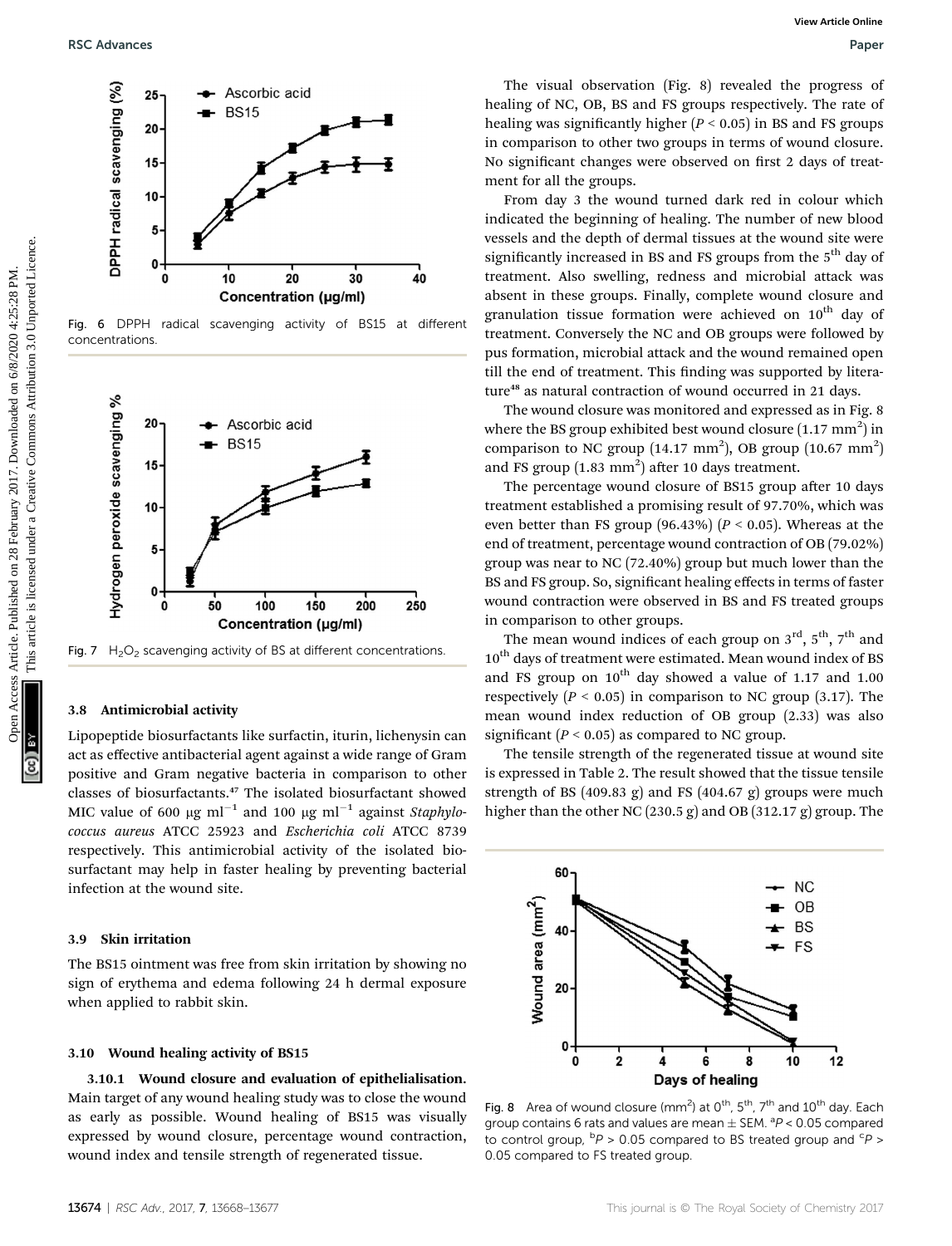|                                             |                                                                                                                               |                                                                                                                                                                                                     | <b>View Article Online</b>          |  |
|---------------------------------------------|-------------------------------------------------------------------------------------------------------------------------------|-----------------------------------------------------------------------------------------------------------------------------------------------------------------------------------------------------|-------------------------------------|--|
| Paper                                       |                                                                                                                               |                                                                                                                                                                                                     | <b>RSC Advances</b>                 |  |
|                                             | Table 2 Changes of physiological characteristics of wound in treated groups <sup>a</sup>                                      |                                                                                                                                                                                                     |                                     |  |
|                                             | Percentage                                                                                                                    |                                                                                                                                                                                                     |                                     |  |
| Treatment groups                            | wound contraction                                                                                                             | Wound index                                                                                                                                                                                         | Tensile strength (g)                |  |
| NC                                          | $72.40 \pm 2.41$                                                                                                              | $3.17 \pm 0.98$                                                                                                                                                                                     | $230.5 \pm 10.82$                   |  |
| OB                                          | 79.02 $\pm$ 3.62 <sup>b</sup>                                                                                                 | $2.33 \pm 1.21^b$                                                                                                                                                                                   | $312.17 \pm 12.20^b$                |  |
| <b>BS15</b>                                 | 97.70 $\pm$ 1.53 <sup>b,c,d</sup>                                                                                             | $1.17 \pm 0.75^{b,c,d}$                                                                                                                                                                             | $409.83 \pm 12.56$ <sup>b,c,d</sup> |  |
| <b>FS</b>                                   | 96.43 $\pm$ 1.81 <sup>b,c</sup>                                                                                               | $1.00 \pm 0.63^{b,c}$                                                                                                                                                                               | $404.67 \pm 17.67^{b,c}$            |  |
|                                             |                                                                                                                               | <sup>a</sup> Values were mean $\pm$ SEM, $n = 6$ in each group. <sup>b</sup> P < 0.05 compared to NC group. <sup>c</sup> P < 0.05 compared to OB group. <sup>d</sup> P < 0.05 compared to FS group. |                                     |  |
|                                             |                                                                                                                               |                                                                                                                                                                                                     |                                     |  |
|                                             | tissue tensile strength and stability increases with collagen                                                                 | treatment of wound. <sup>51</sup> Various stages of healing involves several                                                                                                                        |                                     |  |
|                                             | maturation by the help of enhancing intramolecular and                                                                        | cell types like growth factors, cytokines and extracellular matrix                                                                                                                                  |                                     |  |
| intermolecular cross linking. <sup>49</sup> |                                                                                                                               | (ECM) constituents. Matrix metalloproteinases (MMPs) are                                                                                                                                            |                                     |  |
| 3.10.2 Estimation of biochemical            | parameter.<br>The                                                                                                             | engaged in healing process through matrix re-modeling and                                                                                                                                           |                                     |  |
|                                             |                                                                                                                               |                                                                                                                                                                                                     |                                     |  |
|                                             | increasing protein and DNA content of regenerated tissue at the                                                               | angiogenesis. The secretion of active MMP2 is mediated by                                                                                                                                           |                                     |  |
|                                             | healed area expressed the beginning of healing process. The                                                                   | activation of TNF-a through pro-MMP-2. <sup>52</sup> Thus the lowering                                                                                                                              |                                     |  |
|                                             | protein and DNA content were increased by 37.8% and 58.7% (P                                                                  | level of TNF-a at the end of treatment period strongly signified                                                                                                                                    |                                     |  |
|                                             | < 0.05) respectively, in biosurfactant (BS15) treated group                                                                   | the well organised healing effect of BS15.                                                                                                                                                          |                                     |  |
|                                             | compared to control group (NC). The result (Table 3) was nearly                                                               | 3.10.4 Histology of regenerated tissues. Hematoxylin and                                                                                                                                            |                                     |  |
|                                             | similar like FS group as the increment of protein and DNA                                                                     | eosin stained sections of granulated tissues after 10 days                                                                                                                                          |                                     |  |
|                                             | content of FS group were 37.8% and 55.0% respectively.                                                                        | treatment exhibited a promising healing effect of test BS in                                                                                                                                        |                                     |  |
|                                             | Hexosamine is one of the components of glycosaminoglycan                                                                      | terms of tissue regenerating efficacy (Fig. 10) with respect to                                                                                                                                     |                                     |  |
|                                             | family. It is the prime element for synthesis of new extracellular                                                            | other groups. The histological pictures of granulated tissue of                                                                                                                                     |                                     |  |
|                                             | matrix. <sup>50</sup> The glycosaminoglycan improves electrostatic and                                                        | NC (Fig. 10a) and OB (Fig. 10b) group expressed incomplete                                                                                                                                          |                                     |  |
|                                             |                                                                                                                               |                                                                                                                                                                                                     |                                     |  |
|                                             | ionic interaction to alleviate the collagen fibres and its charac-<br>regeneration process by showing maximum number of imma- |                                                                                                                                                                                                     |                                     |  |
|                                             | teristic size. Table 3 clearly expressed that BS15 (47.4%) treat-                                                             | ture fibroblasts at the dermis region and lack of hair follicles or                                                                                                                                 |                                     |  |
| ment                                        | significantly increased the hexosamine content,                                                                               | vacuoles. Existence of empty spaces in the dermal region of OB                                                                                                                                      |                                     |  |
|                                             | compared to control ( $P < 0.05$ ) at the end of 10 days treatment,                                                           | group signified edema. In fact, the histology of NC group                                                                                                                                           |                                     |  |
|                                             | thereby it helped in the progress of wound healing in terms of                                                                | expressed that their wound still had not been completely                                                                                                                                            |                                     |  |
|                                             | collagen content regeneration and stabilization of collagen                                                                   | healed.                                                                                                                                                                                             |                                     |  |
|                                             | fibres. FS (46.8%) treatment also expressed similar type result.                                                              | The histological examination of BS (Fig. 10c) and FS                                                                                                                                                |                                     |  |
|                                             | 3.10.3 Determination of TNF- $\alpha$ in blood serum. The TNF-                                                                | (Fig. 10d) groups showed similarity of healing by expressing                                                                                                                                        |                                     |  |
|                                             | $\alpha$ level of serum of all groups were estimated which were                                                               | well organized granular tissue reepithelialisation, satisfactory                                                                                                                                    |                                     |  |
|                                             | collected at an interval of 3, 5, 7 and 10 days after creating                                                                | formation of thick layered keratinocyte and wide epidermal                                                                                                                                          |                                     |  |

3.10.3 Determination of TNF-a in blood serum. The TNF- $\alpha$  level of serum of all groups were estimated which were collected at an interval of  $3, 5, 7$  and  $10$  days after creating wound. The change of proinflammatory cytokine TNF- $\alpha$  level in blood serum showed (Fig. 9) that lowering of TNF- $\alpha$  was much more significant  $(P < 0.05)$  in the BS and FS treated groups compared to other two groups. It was noticed that the TNF- $\alpha$  level of the four groups *i.e.* NC, OB, BS and FS were primarily increased up to  $5<sup>th</sup>$  day of treatment and after that it was decreased slowly till the end of treatment period. The changing behaviour of TNF- $\alpha$  signified healing effect of BS15 which was supported by other reports as they explained that TNF- $\alpha$  level in serum increased at the initial phase of inflammatory stage and followed by reduction up to normal level along with the

The histological examination of BS (Fig. 10c) and FS (Fig. 10d) groups showed similarity of healing by expressing well organized granular tissue reepithelialisation, satisfactory formation of thick layered keratinocyte and wide epidermal layer with clear periphery between dermal and epidermal region. The presence of hair follicles, sebaceous glands and higher number of intact cells in dermis layer at the end of scheduled treatment period showed well organised regeneration process. The dermis papillae were also apparently perceived. The topical application of BS15 significantly minimized the wound closure time with potent healing effect on full thickness excision wound. Among the various sequential stages of wound healing, proliferation and migration of epithelial cells are the most important phase for healing.<sup>53</sup> Topical application of BS15 markedly enhanced the in vivo excision wound by both

| Table 3 Changes of biochemical parameters of wound tissues in treated groups <sup>a</sup> |  |  |
|-------------------------------------------------------------------------------------------|--|--|
|                                                                                           |  |  |

| Treatment<br>groups | <b>DNA</b><br>(mg per g tissue) | Total protein<br>(mg per g tissue) | Hexosamine<br>$(\mu g$ per mg tissue) |
|---------------------|---------------------------------|------------------------------------|---------------------------------------|
| NC                  | $1.135 \pm 0.04$                | $14.98 \pm 0.63$                   | $0.296 \pm 0.033$                     |
| OВ                  | $1.235 \pm 0.14^b$              | $16.87 \pm 0.55^{b}$               | $0.336 \pm 0.022$                     |
| <b>BS15</b>         | $1.80\pm0.21^{b,c,d}$           | $20.66 \pm 1.68^{b,c,d}$           | $0.437 \pm 0.023$                     |
| <b>FS</b>           | $1.76\pm0.17^{b,c}$             | 20.66 $\pm$ 2.00 $^{b,c}$          | $0.436 \pm 0.013$                     |

<sup>a</sup> Values were mean  $\pm$  SEM,  $n = 6$  in each group.  $\frac{b}{p}$   $\lt 0.05$  compared to NC group.  $\frac{c}{p}$   $\lt 0.05$  compared to DB group.  $\frac{d}{p}$   $\lt 0.05$  compared to FS group.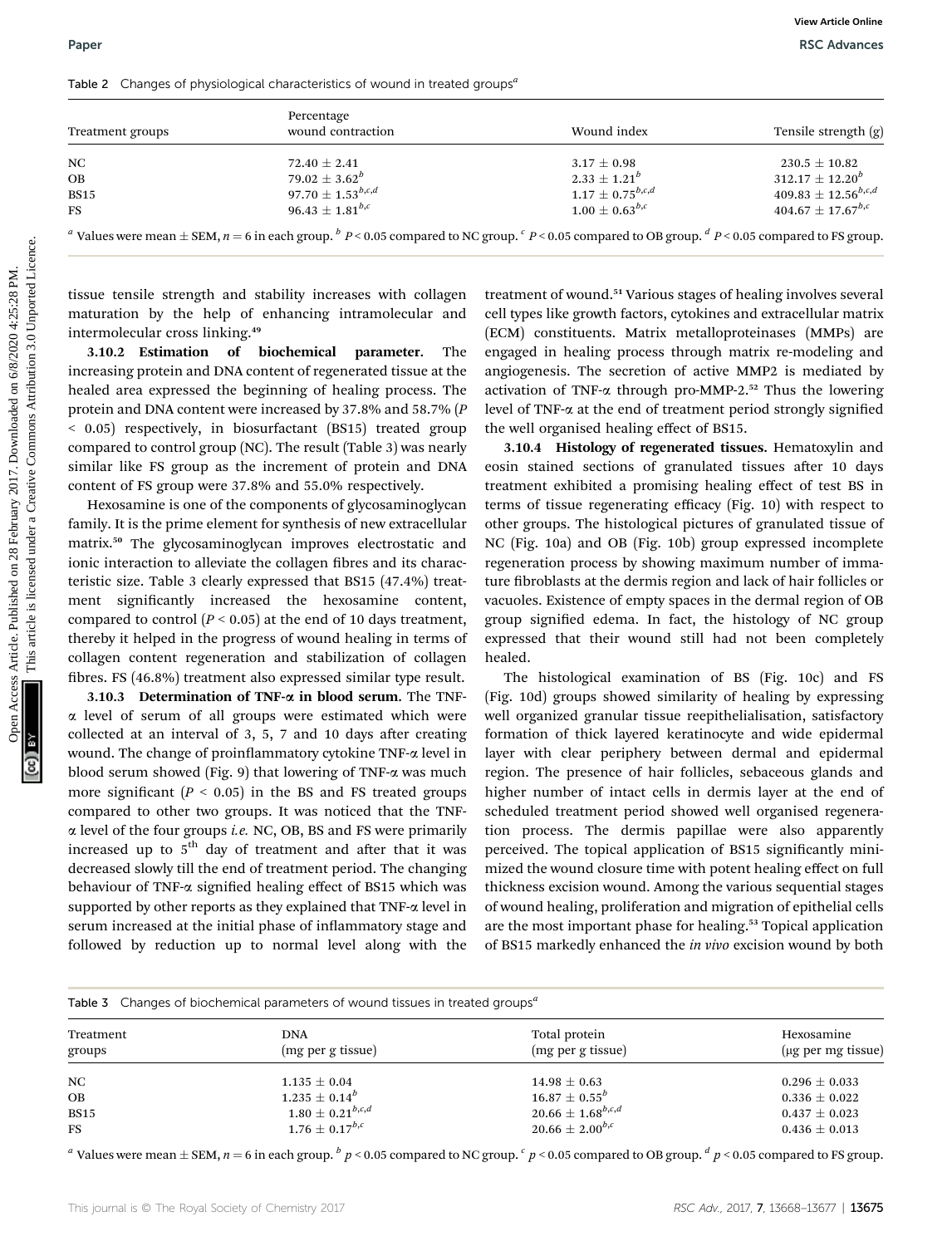

Fig.  $9$  TNF- $\alpha$  level at different time interval of wound healing by ELISA method (mean  $\pm$  SEM,  $n = 5$ ,  $P < 0.05$  as compared with the control group).



Fig. 10 Histopathology of granulation tissue after 10 days (a) NC group, (b) OB group showing epidermis formation but lack of hair follicles and sebaceous glands, (c) FS treated group and (d) BS treated group showing well organized granulation tissue and epithelialisation.

migration and proliferation of keratinocytes to cover the wound space and re-epithelialization by newly formed tissue cells at wound site. Contraction of myofibroblasts in granular tissue played advantageous role towards healing process.<sup>54</sup> The excellent formation of scar tissue with systematically arranged collagen fibres contributed towards healing process by BS and FS.

BS15 lipopeptide thus found to exhibit significant improvement of scar quality both by recovery of organised collagen regeneration and maturation. Lipoprotein expressed wound healing activity by its anti-inflammatory and immunomodulatory effect<sup>55</sup> which was supported by decrement of TNF- $\alpha$  level in blood serum. It has been shown that TNF- $\alpha$  influenced the

inflammatory response, angiogenesis, reepithelialization, extracellular matrix deposition and remodelling.<sup>56-58</sup> The healing effect of our study can be illustrated by enhancement of granulation tissue formation through increment of endothelial progenitor cells and its paracrine effect which resulted the acceleration of tissue re-epithelialization at the wound site.

# 4 Conclusions

The Catla catla fish fat was chosen as an interesting and costeffective alternative hydro carbon source for both fat degradation and efficient biosurfactant production. It can serve as an excellent model for waste management by protecting the environment and reutilising the animal fat. The physical parameters related to wound closure and biochemical parameters showed significant wound healing of the biosurfactant, BS15 produced by Bacillus stratosphericus A15. Histological studies established a noticeable healing activity in terms of rapid wound closure by connective tissue regeneration, thick epidermal layer and keratinocyte formation at the wound site. In vitro antimicrobial activity and anti-oxidant activity of BS15 was an additional advantage. Hence BS15 could be established as an alternative to antibiotic for application in near future.

# Acknowledgements

We would like to thank University Grants Commission, India for providing financial support and CRNN – University of Calcutta for providing instrumental facilities.

# References

- 1 T. Velnar, T. Bailey and V. Smrkolj, J. Int. Med. Res., 2009, 37, 1528–1542.
- 2 G. S. Sidhu, H. Mani, J. P. Gaddipati, A. K. Singh, P. Seth, K. K. Banaudha, G. K. Patnaik and K. Maheshwari, Wound Repair Regen., 1999, 7, 362–374.
- 3 H. R. P. Naik, H. S. B. Naik, T. R. R. Naik, H. R. Naika, K. Gouthamchandra, R. Mahmood and B. M. Ahamed, Eur. J. Med. Chem., 2009, 44, 981–989.
- 4 P. J. Houghton, P. J. Hylands, A. Y. Mensah, A. Hensel and A. M. Deters, J. Ethnopharmacol., 2005, 100, 100–107.
- 5 A. M. Abdel-Mawgoud, F. Lepine and E. Deziel, Appl. Microbiol. Biotechnol., 2010, 86, 1323–1336.
- 6 I. M. Banat, R. S. Makkar and S. S. Cameotra, Appl. Microbiol. Biotechnol., 2000, 53, 495–508.
- 7 L. Rodrigues, I. M. Banat, J. Teixeira and R. Oliveira, J. Antimicrob. Chemother., 2006, 57, 609–618.
- 8 M. Deshpande and L. Daniels, Bioresour. Technol., 1995, 54, 143–150.
- 9 L. Qingmei, Y. Hang, W. Jun, G. Guohong, Z. Wei, F. Yonghong, W. Li, Y. Jianming and Y. Zengliang, Plasma Sci. Technol., 2006, 8, 491.
- 10 G. A. Plaza, I. Zjawiony and I. M. Banat, J. Pet. Sci. Eng., 2006, 50, 71–77.
- 11 D. K. Jain, D. L. Thompson and H. Lee, J. Microbiol. Methods, 1991, 13, 271–279.